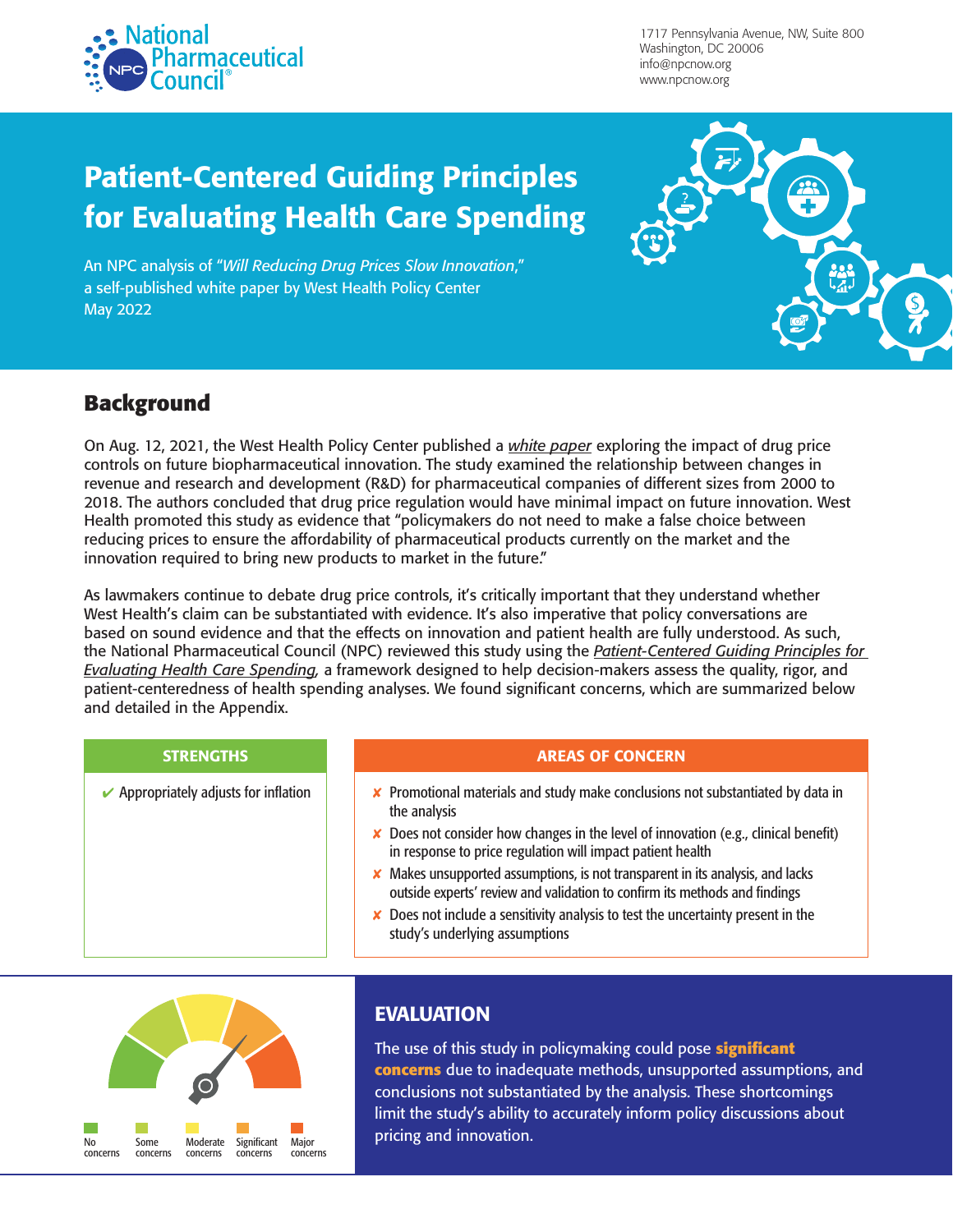# **Health Care Spending Guiding Principles Scorecard**

| <b>GUIDING PRINCIPLE</b>                                                                                              | <b>RATING</b>  |
|-----------------------------------------------------------------------------------------------------------------------|----------------|
| Consider impacts of changes in health spending on patients<br>1.1<br>and society                                      |                |
| Incorporate estimates of the actual amounts paid for<br>1.2<br>medical care                                           |                |
| Recognize differences in spending across patients and time<br>1.3                                                     | Not applicable |
| 1.4 Account for changes in disease- or condition-specific<br>epidemiologic measures, such as incidence and prevalence | Not applicable |
| Be adjusted for inflation<br>1.5                                                                                      |                |
| 1.6 Be based on data relevant to the analysis objectives                                                              |                |
| Be accompanied by sensitivity analyses to elucidate<br>1.7<br>uncertainty that may exist in the evaluation            |                |
| Place conclusions and policy recommendations in the<br>1.8<br>appropriate context                                     |                |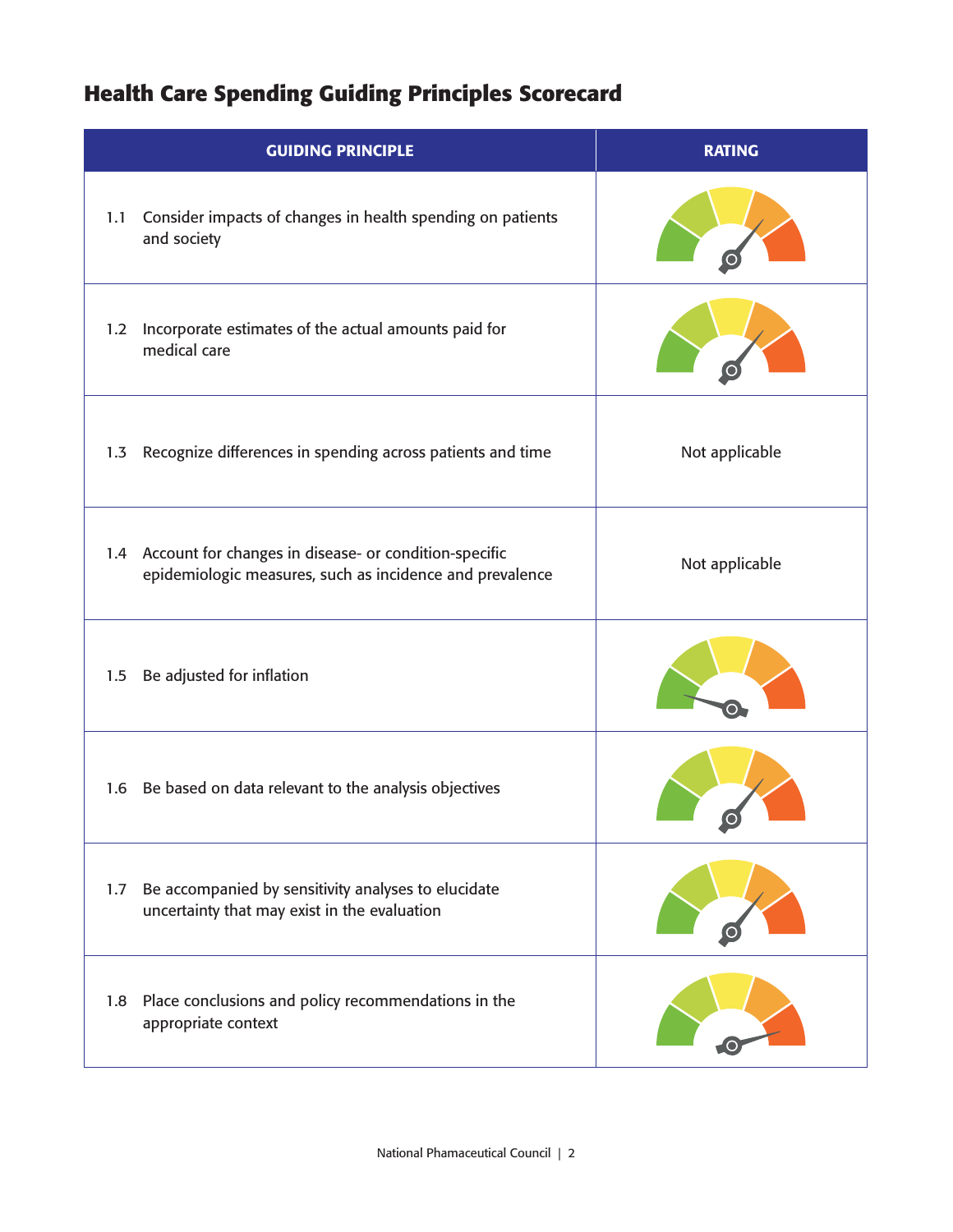## **Appendix**

**1.1 Evaluation of health care spending should consider impacts of changes in health spending on patients and society** 

| #                                            | <b>CRITERIA</b>                                                                                                                                                | <b>EVALUATION</b>                                                                                                                                                                                                                                                                                                                                                                                                                                                                                                                                                                                                                                                                                                                                                                                          |
|----------------------------------------------|----------------------------------------------------------------------------------------------------------------------------------------------------------------|------------------------------------------------------------------------------------------------------------------------------------------------------------------------------------------------------------------------------------------------------------------------------------------------------------------------------------------------------------------------------------------------------------------------------------------------------------------------------------------------------------------------------------------------------------------------------------------------------------------------------------------------------------------------------------------------------------------------------------------------------------------------------------------------------------|
| 1                                            | Did the analysis account for<br>the impacts of differences<br>in health spending on<br>the population outcomes<br>important to patients<br>and society?        | Promotional material for the paper claims that "These findings<br>affirm the concerns of the American public and make clear that<br>drug manufacturers can sustain reductions in drug spending<br>under recent legislative proposals without impacting innovation."<br>However, the study focuses solely on the reduction in the number<br>of therapies coming to market and does not consider how the<br>innovativeness (e.g., clinical benefit) of these therapies will change.<br>For instance, will there be fewer high-risk curative therapies as a<br>result. For that reason, the study did not fully evaluate the impact<br>of changes on patients and society. Thus, the evidence in the study<br>does not support the promotional claim that there will be no<br>impact to patients and society. |
| $\overline{2}$                               | If applicable, did the<br>study acknowledge the<br>limitation and implications<br>of excluding key outcomes?<br>Was deference given to the<br>patient's needs? | The study and associated promotional material do not adequately<br>acknowledge limitations related to potential impacts to patients.                                                                                                                                                                                                                                                                                                                                                                                                                                                                                                                                                                                                                                                                       |
| <b>Significant Concerns</b><br><b>RATING</b> |                                                                                                                                                                |                                                                                                                                                                                                                                                                                                                                                                                                                                                                                                                                                                                                                                                                                                                                                                                                            |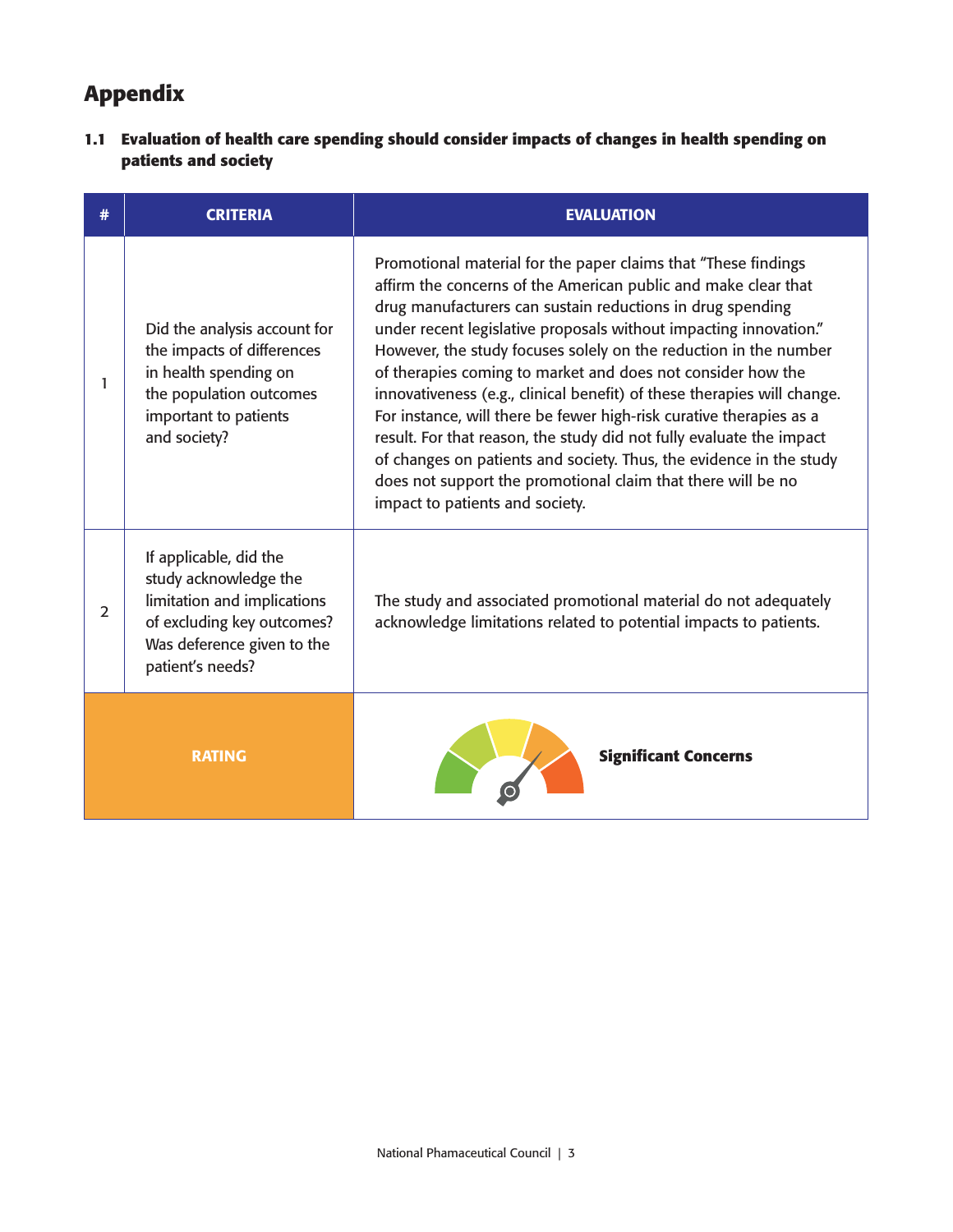**1.2 Evaluation of health care spending should incorporate estimates of the actual amounts paid for medical care (White and Whaley, 2019; IQVIA Institute for Human Data Science, 2021)** 

| # | <b>CRITERIA</b>                                                                                                                                                                                              | <b>EVALUATION</b>                                                                                                                                                                                                                                                                                                                                                                                                                                                                                                                                                                                                                                    |
|---|--------------------------------------------------------------------------------------------------------------------------------------------------------------------------------------------------------------|------------------------------------------------------------------------------------------------------------------------------------------------------------------------------------------------------------------------------------------------------------------------------------------------------------------------------------------------------------------------------------------------------------------------------------------------------------------------------------------------------------------------------------------------------------------------------------------------------------------------------------------------------|
| 1 | Was the spending<br>calculated using estimates<br>of the actual amounts<br>paid by stakeholders<br>relevant to the analysis<br>for the sources of medical<br>care under evaluation?                          | The use of historical data to determine the relationship between<br>changes in R&D expenses and revenue has important limitations<br>in predicting how R&D funding (e.g., paid amounts) will change<br>in response to pricing policy for two reasons. First, the changes<br>modeled were for reductions in revenue of 10% or less, which only<br>reflects a subset of policies. For instance, the CBO estimated that<br>H.R. 3 would have reduced global drug revenue by 19%. Second,<br>the study did not consider changes in funding for small companies<br>that would occur because of reduced venture capital resulting from<br>reduced revenue. |
| 2 | Did the study document<br>the estimation of actual<br>paid amounts for each<br>relevant stakeholder?                                                                                                         | This analysis used corporate financial data reported per U.S.<br>generally accepted accounting principles (GAAP) and reported to<br>the U.S. Securities and Exchange Commission.                                                                                                                                                                                                                                                                                                                                                                                                                                                                     |
| 3 | If the amount paid<br>was unavailable to the<br>author, did the study<br>document assumptions<br>used to estimate<br>amounts paid and test<br>these assumptions in<br>comprehensive sensitivity<br>analyses? | The study does document that the analysis was limited to the<br>impact of reductions up to 10% due to observed empirical<br>findings. However, this information is not mentioned in any of<br>the study promotional materials. This matters because greater<br>revenue reductions, such as those proposed in recent drug price<br>control legislation, would likely have greater impact than what was<br>modeled in the study.                                                                                                                                                                                                                       |
|   | <b>RATING</b>                                                                                                                                                                                                | <b>Significant Concerns</b>                                                                                                                                                                                                                                                                                                                                                                                                                                                                                                                                                                                                                          |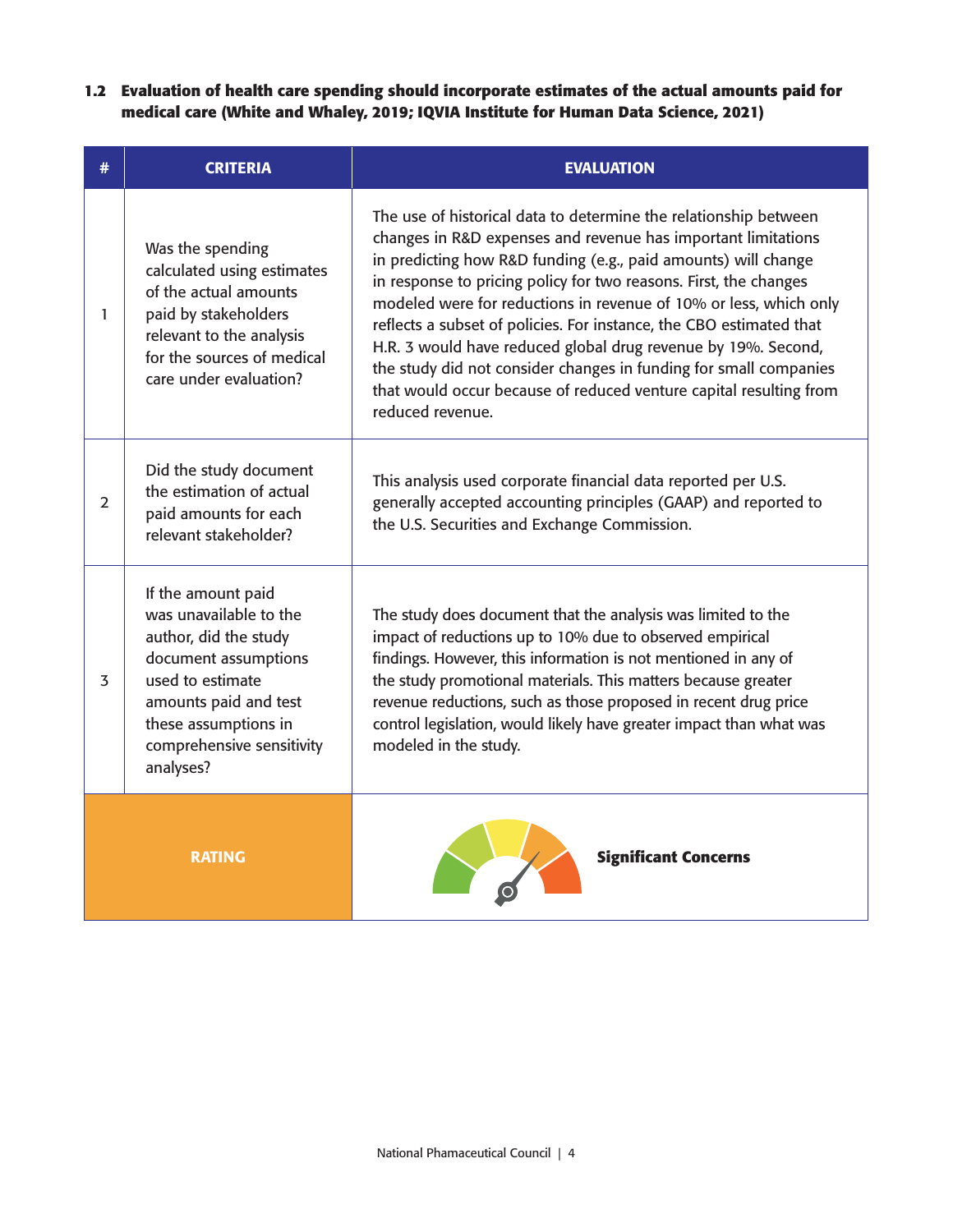**1.3 Evaluation of health care spending should recognize differences in spending across patients and time (Dieleman et al. 2017)**

| #             | <b>CRITERIA</b>                                                                                                                                                                               | <b>EVALUATION</b>                                                                |
|---------------|-----------------------------------------------------------------------------------------------------------------------------------------------------------------------------------------------|----------------------------------------------------------------------------------|
|               | Did the authors report key<br>subpopulations that may<br>have differed from the<br>population average?                                                                                        | This does not apply as the study did not analyze changes in<br>medical spending. |
| 2             | If the study analyzed<br>changes over time,<br>did it report changes<br>in the demographics,<br>treatment patterns and<br>key population health<br>outcomes during the<br>studied time frame? | This does not apply as the study did not analyze changes in<br>medical spending. |
| <b>RATING</b> |                                                                                                                                                                                               | Not applicable                                                                   |

**1.4 Evaluation of health care spending should account for changes in disease- or condition-specific epidemiologic measures, such as incidence and prevalence (Dieleman et al., 2017)**

|               | <b>CRITERIA</b>                                                                                 | <b>EVALUATION</b>                                                                                                                                                                                              |
|---------------|-------------------------------------------------------------------------------------------------|----------------------------------------------------------------------------------------------------------------------------------------------------------------------------------------------------------------|
|               | Did the study report<br>health care spending both<br>at the per person and<br>population level? | The study does not consider how demand side changes such<br>as demographic and policy changes (e.g., passage of Medicare<br>Part D) could impact the market and associated R&D for<br>pharmaceutical products. |
| <b>RATING</b> |                                                                                                 | Not applicable                                                                                                                                                                                                 |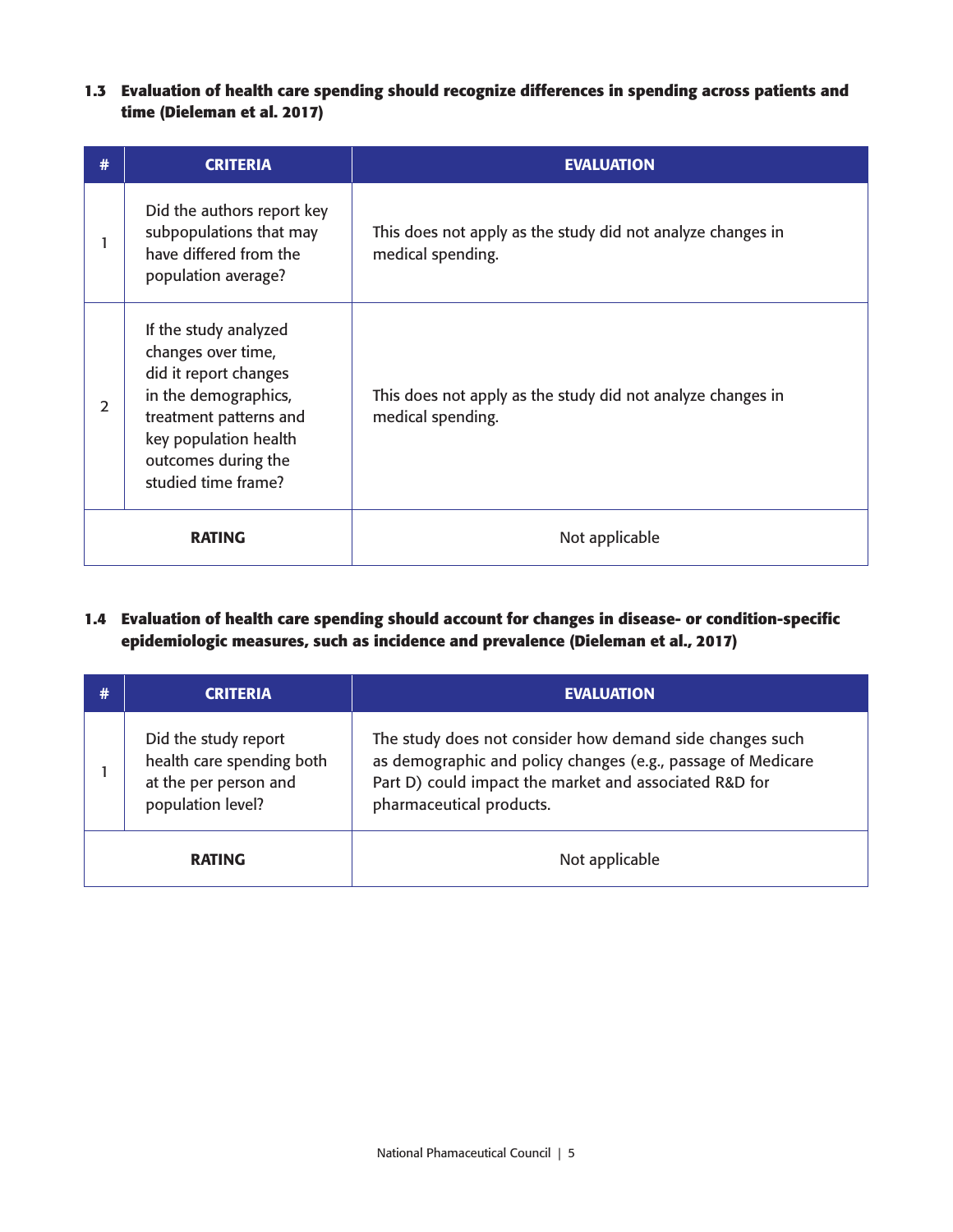#### **1.5 Evaluation of health care spending should be adjusted for inflation (Dunn et al., 2018)**

|               | <b>CRITERIA</b>                                                                                                                                                | <b>EVALUATION</b>                                                                                                                                                                                                                                |
|---------------|----------------------------------------------------------------------------------------------------------------------------------------------------------------|--------------------------------------------------------------------------------------------------------------------------------------------------------------------------------------------------------------------------------------------------|
|               | Did the study report the<br>year of the data used to<br>estimate the spending?                                                                                 | Yes, the dataset included data for 1,282 companies from<br>2010-2018. This included 9,453 fiscal years for companies with<br>market capitalization < \$7 billion and 618 fiscal years for companies<br>with market capitalization > \$7 billion. |
| $\mathcal{L}$ | Did the study adjust<br>spending data for general<br>inflation?<br>• If so, did the study use<br>the appropriate index?<br>• If not, was a reason<br>provided? | Yes, financial data were adjusted for inflation to 2016. Audited<br>financial data were obtained from the Compustat database<br>accessed through Wharton Research Data Services<br>(https://wrds-www.wharton.upenn.edu/).                        |
| <b>RATING</b> |                                                                                                                                                                | <b>No Concerns</b>                                                                                                                                                                                                                               |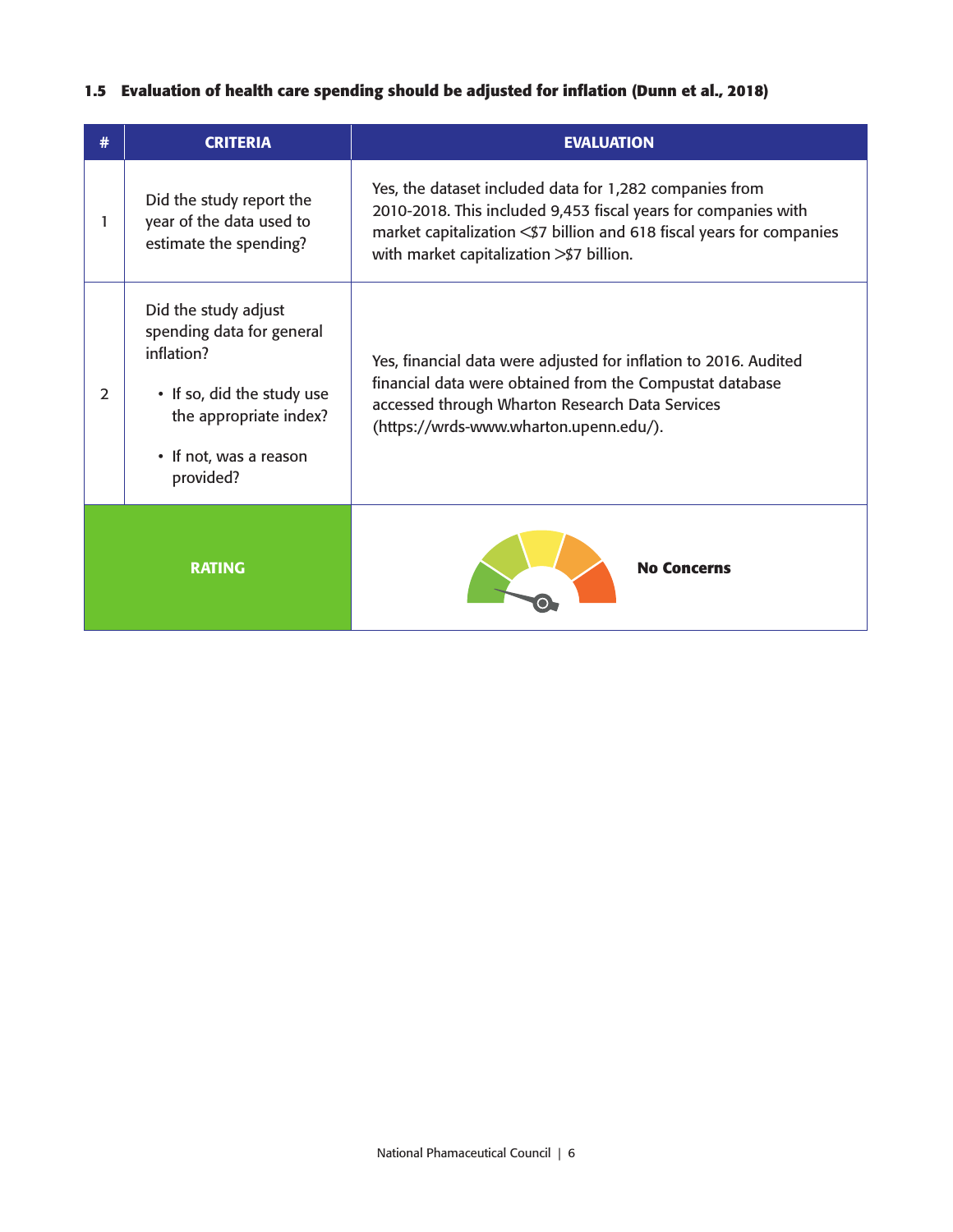**1.6 Evaluation of health care spending should be based on data relevant to the analysis objectives (Smith et al., 2018)**

|               | <b>CRITERIA</b>                                                                                               | <b>EVALUATION</b>                                                                                                                                                                                                                                                                                                                                                                                                                                                                                                                                                                                               |
|---------------|---------------------------------------------------------------------------------------------------------------|-----------------------------------------------------------------------------------------------------------------------------------------------------------------------------------------------------------------------------------------------------------------------------------------------------------------------------------------------------------------------------------------------------------------------------------------------------------------------------------------------------------------------------------------------------------------------------------------------------------------|
| 1             | Did the study provide<br>descriptions of study<br>metrics, the population<br>studied and the study<br>period? | The study states that it examined changes in revenue and R&D<br>expenses for companies of different sizes from 2000-2018. The<br>methods have not been made public, reviewed by outside experts,<br>replicated, nor have they undergone peer review.                                                                                                                                                                                                                                                                                                                                                            |
| 2             | Did the study discuss the<br>generalizability of the<br>study outcomes?                                       | The study has two significant generalizability concerns that have<br>not been adequately documented:<br>• The study is limited to reductions in revenue of 10% or less.<br>While documented in the study, this limitation is not<br>mentioned in the promotional materials.<br>The study uses changes in R&D funding in response to small<br>$\bullet$<br>annual revenue fluctuations to model behavior in response<br>to price controls. Biopharmaceutical response to price<br>controls is likely to differ from small annual revenue changes<br>for a number of reasons, including uncertainty. <sup>1</sup> |
| <b>RATING</b> |                                                                                                               | <b>Significant Concerns</b>                                                                                                                                                                                                                                                                                                                                                                                                                                                                                                                                                                                     |

1 Congressional Budget Office. Letter to Honorable Frank Pallone, Jr., Chairman, Committee on Energy and Commerce, U.S. House of Representatives Re: Effects of Drug Price Negotiation Stemming From Title 1 of H.R. 3, the Lower Drug Costs Now Act of 2019, on Spending and Revenues Related to Part D of Medicare, October 11, 2019. [https://www.cbo.gov/system/files/2019-10/hr3ltr.pdf.](https://www.cbo.gov/system/files/2019-10/hr3ltr.pdf)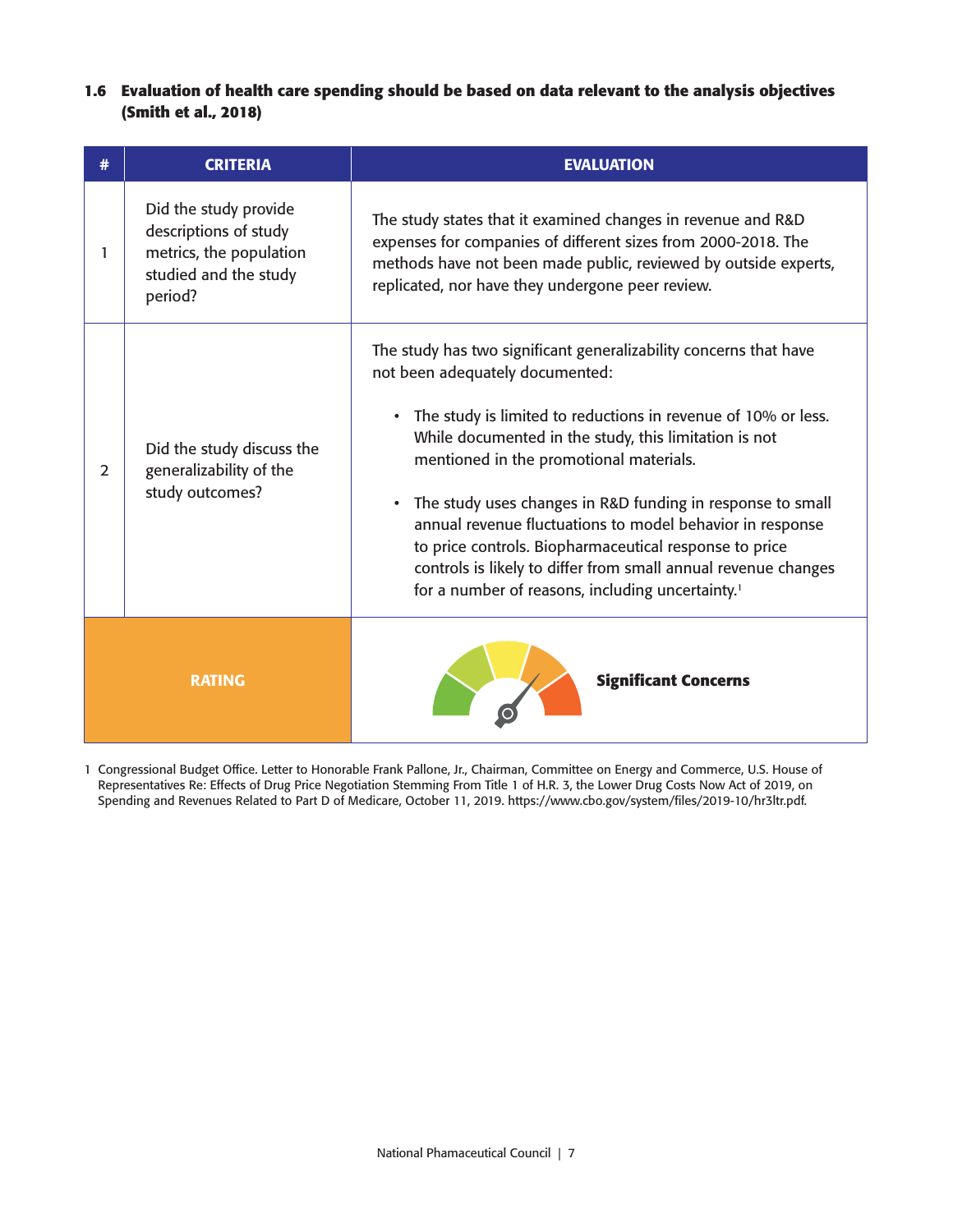**1.7 Evaluation of health care spending should be accompanied by sensitivity analyses to demonstrate the impact of uncertainty around data used for various study components (Walker and Fox-Rushby, 2001)**

| # | <b>CRITERIA</b>                                                                                      | <b>EVALUATION</b>                                                                                                                                                                                                                                                                                                                                                               |
|---|------------------------------------------------------------------------------------------------------|---------------------------------------------------------------------------------------------------------------------------------------------------------------------------------------------------------------------------------------------------------------------------------------------------------------------------------------------------------------------------------|
| 1 |                                                                                                      | The assumptions made in the study are potentially flawed and<br>significantly impact the results. Researchers noted that "the model<br>embodies highly conservative assumptions that would tend to be<br>biased towards greater reduction in the number of drug approvals."<br>However, these assumptions are not tested and do not reflect<br>documented marketplace dynamics. |
|   |                                                                                                      | • The study assumes that data on historical changes in revenue<br>and R&D can predict large pharmaceutical companies'<br>reactions to significant revenue reductions. However, small<br>market-based revenue shifts are significantly different than<br>expected larger revenue reductions due to government<br>price regulation.                                               |
|   | Did the study examine<br>how changing critical<br>assumptions affected the<br>overall study results? | The study assumes that the availability of capital does not<br>impact R&D intensity for smaller companies. However, this<br>assumption runs counter to the existing literature. <sup>2</sup>                                                                                                                                                                                    |
|   |                                                                                                      | The study assumes that pharmaceutical companies can<br>easily shift significant funds from one cost center (e.g., debt<br>payments) to another. However, it is challenging for companies<br>to shift these expenses in the short term, which implies that<br>areas such as R&D would require more significant cuts to<br>sustain financial solvency.                            |
|   |                                                                                                      | • The study assumes that large pharmaceutical companies<br>will reduce "commercial failures" to counteract lower R&D<br>intensity. However, it is risky to assume that companies can<br>further reduce their commercial failure rates to offset reduced<br>revenues because companies already have incentives to<br>maximize their success rate.                                |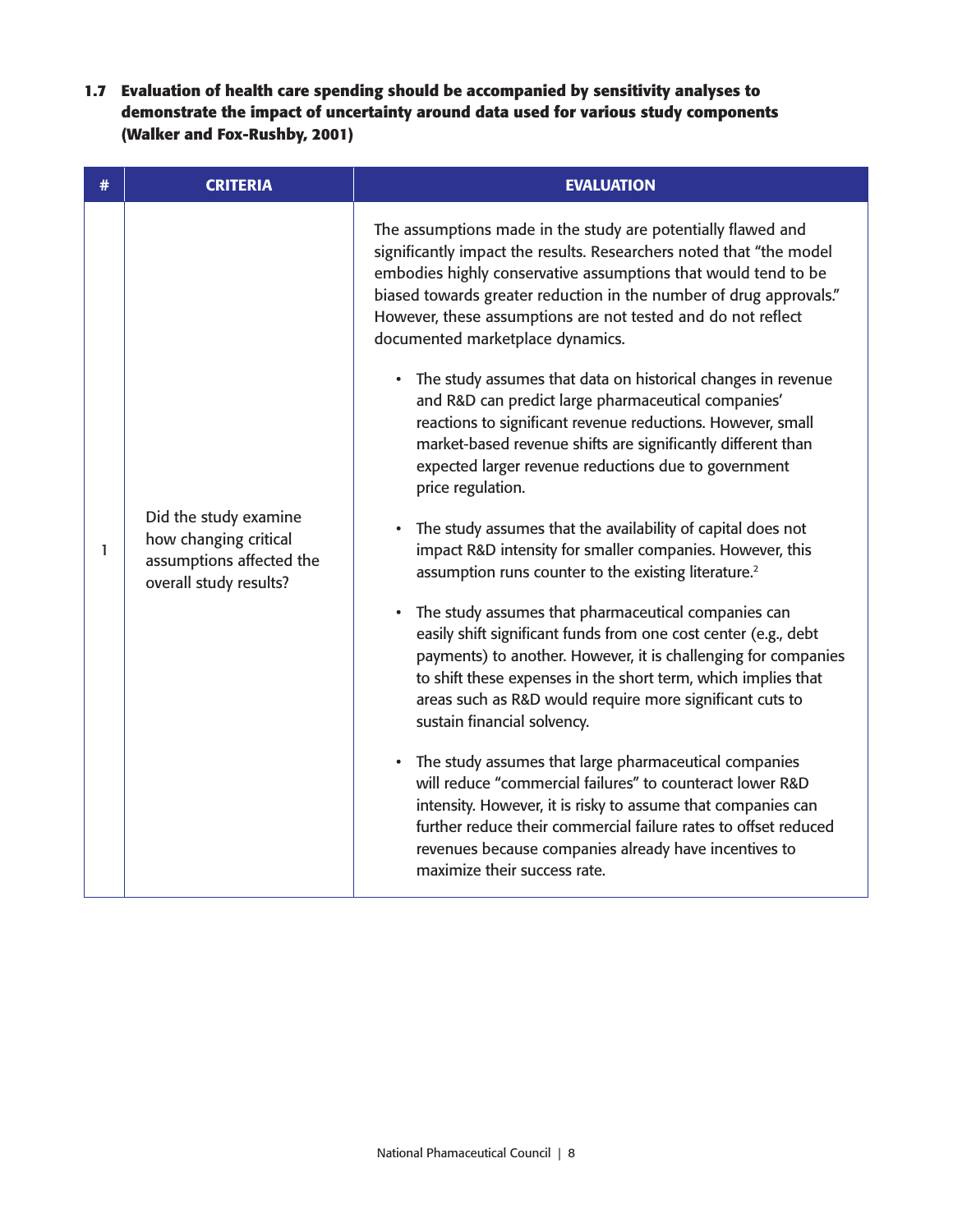| $\overline{2}$ | Did the study report<br>confidence intervals,<br>standard deviations, or<br>standard errors around<br>each key analysis input?    | This study modeled a 10% reduction in revenue and carried out<br>three scenarios for reducing R&D expenses, assuming different<br>levels of cost reduction by companies of various sizes. The scenarios<br>posited differential allocation of cost reductions between phase 1,<br>phase 2 or phase 3 of clinical development.<br>The study displayed only point estimates as part of its analysis<br>Based on its assumptions, the study determined a 0% reduction<br>in future drug approvals was achievable through the allocation in<br>scenario 3 and presented this as the main finding. The study does<br>not include a sensitivity analysis to allow for additional projected<br>pipeline impacts based on revenue reductions.<br>Additionally, the expected change for small companies was set to<br>0%. Alternative assumptions were not tested. |
|----------------|-----------------------------------------------------------------------------------------------------------------------------------|-----------------------------------------------------------------------------------------------------------------------------------------------------------------------------------------------------------------------------------------------------------------------------------------------------------------------------------------------------------------------------------------------------------------------------------------------------------------------------------------------------------------------------------------------------------------------------------------------------------------------------------------------------------------------------------------------------------------------------------------------------------------------------------------------------------------------------------------------------------|
| 3              | If the study used an<br>economic model, did the<br>study conduct sensitivity<br>analysis around inputs'<br>parameter uncertainty? | The study provides no sensitivity analysis to test the impact of<br>critical assumptions. The use of a sensitivity analysis would have<br>helped to show how target inputs were affected by other variables<br>and by the uncertainty inherent in the model.                                                                                                                                                                                                                                                                                                                                                                                                                                                                                                                                                                                              |
|                | <b>RATING</b>                                                                                                                     | <b>Significant Concerns</b>                                                                                                                                                                                                                                                                                                                                                                                                                                                                                                                                                                                                                                                                                                                                                                                                                               |

2 Fleming JJ. The Decline Of Venture Capital Investment In Early-Stage Life Sciences Poses A Challenge To Continued Innovation. *Health Affairs*, 34, no.2 (2015):271-276. doi:10.1377/hlthaff.2014.1051.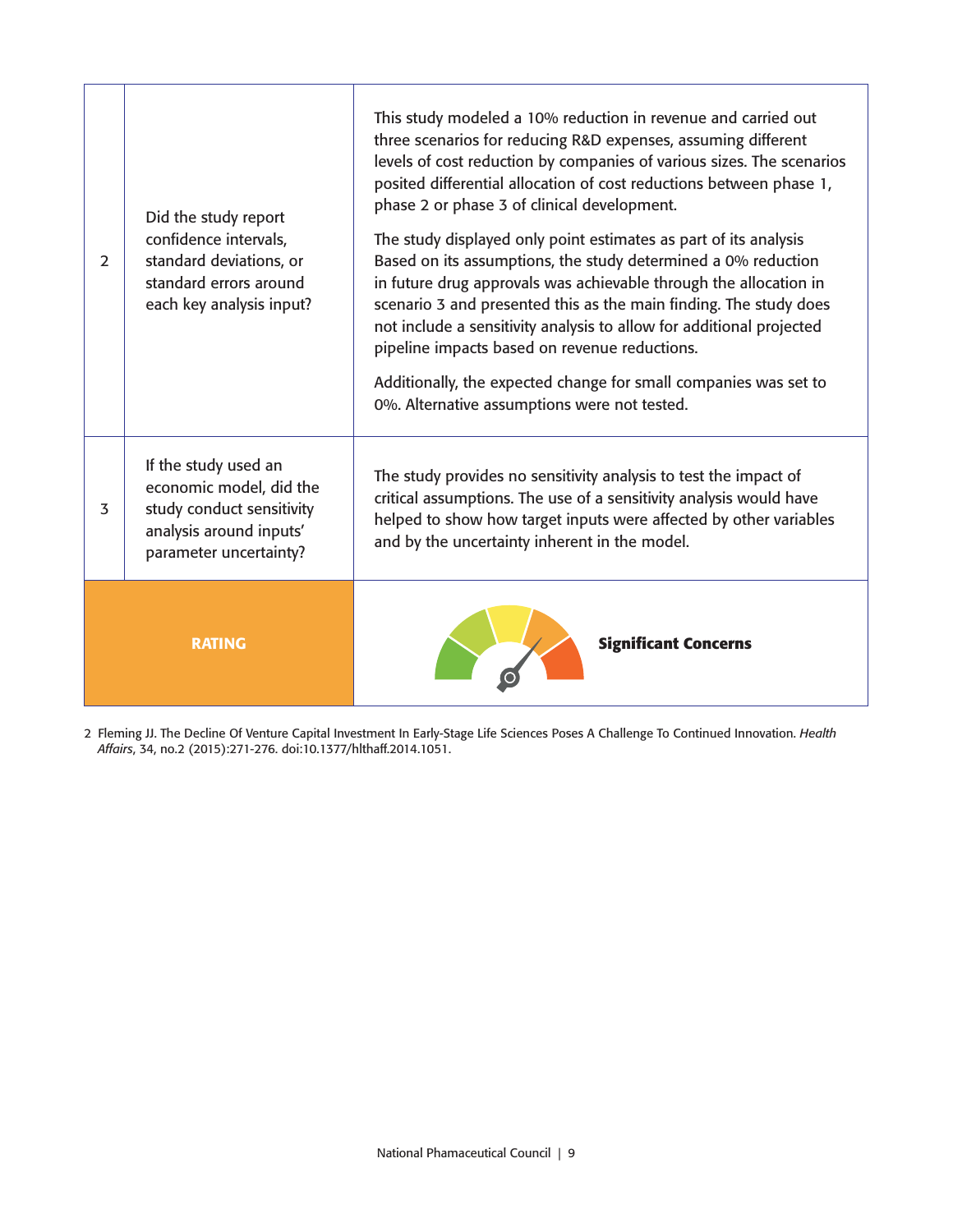**1.8 Evaluation of health care spending should place conclusions and policy recommendations in the appropriate context (Keehan et al., 2020; American College of Physicians [ACP], 2009)**

| # | <b>CRITERIA</b>                                                                                                                                                  | <b>EVALUATION</b>                                                                                                                                                                                                                                                                                                                                                                                                                                                                                                                                                                                                                                                                                                                                                                                                                                                                                                                                                                                       |
|---|------------------------------------------------------------------------------------------------------------------------------------------------------------------|---------------------------------------------------------------------------------------------------------------------------------------------------------------------------------------------------------------------------------------------------------------------------------------------------------------------------------------------------------------------------------------------------------------------------------------------------------------------------------------------------------------------------------------------------------------------------------------------------------------------------------------------------------------------------------------------------------------------------------------------------------------------------------------------------------------------------------------------------------------------------------------------------------------------------------------------------------------------------------------------------------|
| 1 | Did the study analyze and<br>clearly state the impact of<br>changes for all relevant<br>stakeholders?                                                            | The analysis found a 0% reduction of the pharmaceutical<br>pipeline based on assumptions about limited impacts on large<br>pharmaceutical manufacturers. The study did not adequately<br>consider the downstream implications of large-scale revenue<br>changes for other relevant stakeholders, such as venture capitalists<br>and small biotech companies.                                                                                                                                                                                                                                                                                                                                                                                                                                                                                                                                                                                                                                            |
| 2 | Did the impact analysis<br>include the costs,<br>outcomes and cost<br>relative to the benefit<br>measures that are<br>important to the relevant<br>stakeholders? | The analysis focused on costs and did not consider patient impacts<br>Specifically, the study does not consider how price regulation will<br>impact population or patient outcomes due to reduced innovation<br>(applies to some scenarios analyzed) or changes in innovation.                                                                                                                                                                                                                                                                                                                                                                                                                                                                                                                                                                                                                                                                                                                          |
| 3 | Did the study's results<br>justify the conclusions and<br>policy recommendations?                                                                                | West Health has publicly promoted conclusions that are not<br>sufficiently supported by the data. They have stated that<br>"Policymakers do not need to make a false choice between<br>reducing prices to ensure the affordability of pharmaceutical<br>products currently on the market and the innovation required to<br>bring new products to market in the future."<br>This conclusion is not justified given that the study:<br>1. Underestimates the impact of government price regulation by<br>basing its model on reductions in revenue less than 10%.<br>2. Assumes small historical shifts in revenues and R&D expenses<br>can accurately forecast larger cuts to revenue.<br>3. Overlooks downstream impacts on smaller biotech firms and<br>venture capitalists by assuming no reduction in R&D intensity<br>under any scenario.<br>4. Assumes large pharmaceutical companies can reduce their<br>commercial failure rate to make up for lost revenue without<br>any substantive evidence. |